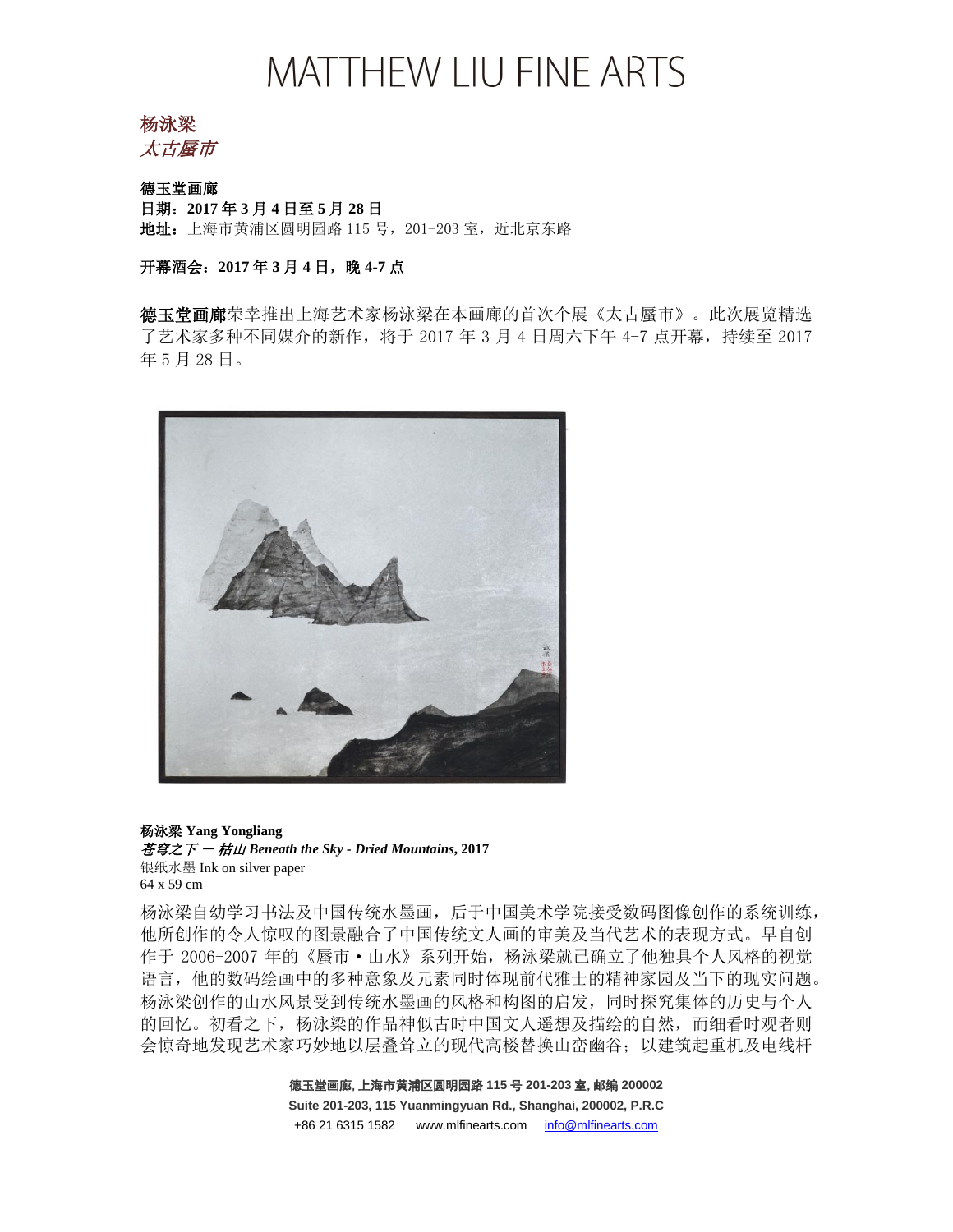替换郁郁植被;以图标、工业刻字与财务图表代替题字及钤印。艺术家以此探索中国自九 十年代初期开始的迅速的城市化、全面现代化时代的集体文化身份以及在全球化进程中似 乎不可避免的逐渐同化。



杨泳梁 **Yang Yongliang** 太古蜃市 - 崖松 *Time Immemorial - Old Pine***, 2016** 艺术微喷 Giclee print on fine art paper 80 x 80 cm 版数 Edition: 3/5

此次展览的标题出自杨泳梁最新的系列《太古蜃市》(2016),这个系列延续了艺术家在 国家孜孜不倦地追求物质积累和不断拆建的楼宇的情境下追寻精神家园的渴求。迄今为止, 艺术家创作这些表现淹没自然山水的城市景观及建筑废墟的数字山水作品已有十年。杨泳 梁作品中的废墟表现的并非个人的体验,而是象征着以举国奋力迈入全球化浪潮的集体意 志,其最终推崇的是同质性及效率。然而艺术家通过将这些景象融入文人画中诗意的山水 之境,而微妙地提出或许我们有希望平衡自然与文化、过去与现在、个人与集体、艺术与 实用、以及瞬息及永恒。杨泳梁的摄影并非仅是对物件的欣赏,更对这种艺术媒介的探索。 除了艺术微喷,这个系列的作品也可以以胶片灯箱的形式展现。灯箱是精巧的木质结构, 内置的可调整明暗的背光灯打在胶片影像之上,令参观者得以目视神游小径与轻舟,体味 其中山水之妙。

展览作品中也包括新创作的银纸绘画《苍穹之下》系列(2016), 这种细致的媒介将墨色 的各种精微的层次呈现的淋漓尽致,充分体现艺术家所描绘的缥缈而引人深思的景致。丙 烯作品《隐逸的风景—雪山之一、二、三》的构图和意象令人想起中国古代文人画中肃穆 的山水,然而杨泳梁充满感情表现力的笔触和滴溅泼洒而下的颜料又与杰克逊·波洛克的作 品中的画意神似。本次展览还将首次放映艺术家新作的 7 分钟的影像装置作品《川流不息》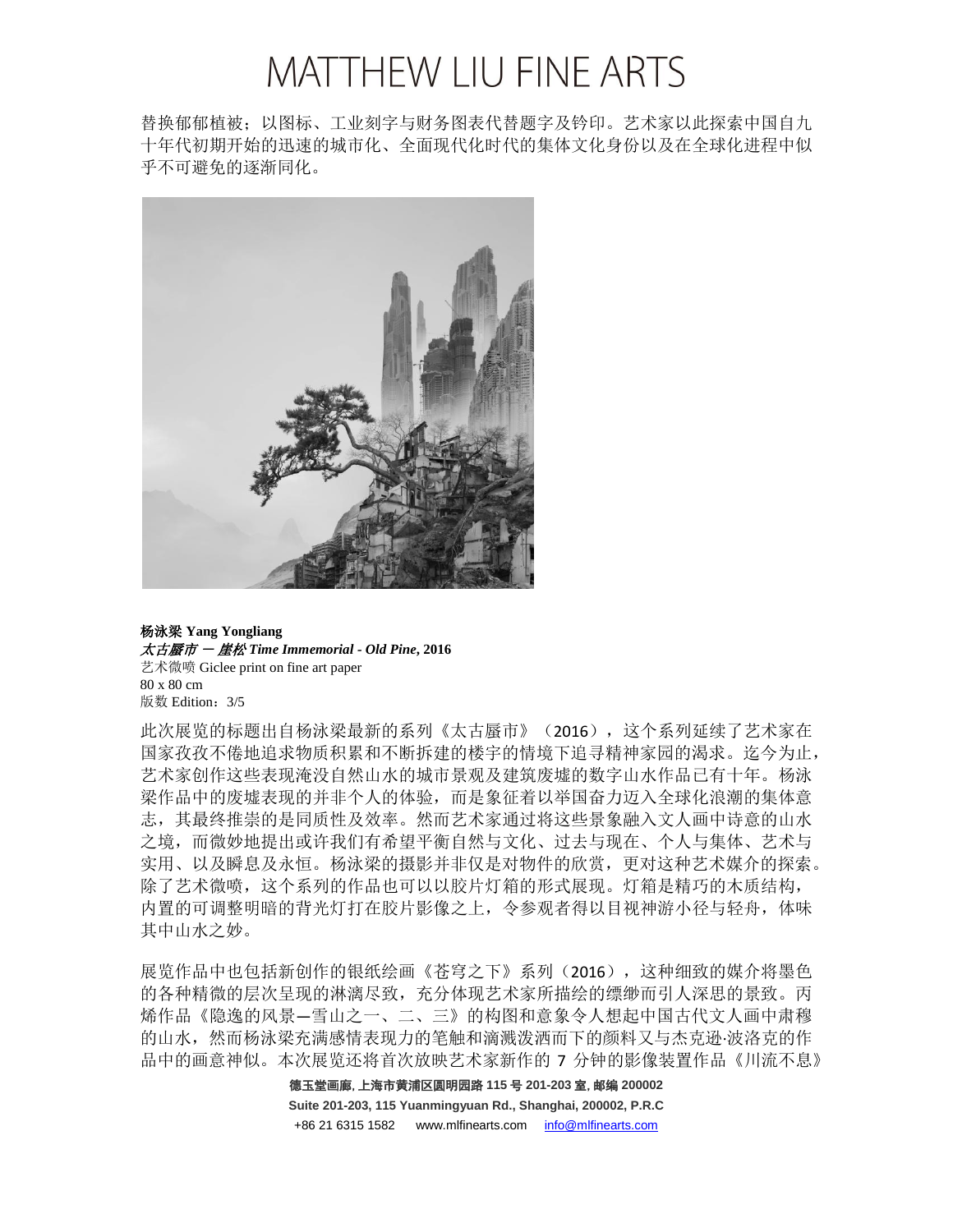(2017),其中的全景山水展现了被现代城市建筑和建设工地侵蚀殆尽的自然景观。作品 中汩汩倾泻的瀑布与河流令参观者可以完全沉浸于这一人造仙境,体验其息息不止的喧嚣。



杨泳梁 **Yang Yongliang** 太古蜃市 - 隔岸 *Time Immemorial - Other Shore,* **2016** 胶片灯箱 Film on lightbox 胶片尺寸 Film size: 20 x 25 cm 版数 Edition:3/10

杨泳梁 1980 年生于上海,于 2003 年在中国美术学院获得视觉传达专业学士学位。他曾在 多处画廊与机构举办个展,包括德玉堂画廊,上海,中国;思文阁,东京、福冈及京都, 日本;艺术门画廊,新加坡;沪申画廊,上海,中国;福冈亚洲美术馆,福冈,日本;巴 黎·北京画廊,巴黎,法国;以及内华达州艺术馆,里诺,美国。他也在多家画廊及机构参 与重要群展,包括大都会博物馆,纽约,美国; UCCA 尤伦斯当代艺术中心, 北京, 中国; 第 5 届莫斯科双年展,莫斯科,俄罗斯; 里尔美术博物馆,里尔,法国; 维多利亚国家艺 术馆,墨尔本,澳大利亚;卢塞恩美术馆,卢恩,瑞士;上海当代艺术馆,上海,中国。

杨泳梁的作品被多家机构收藏,包括大英博物馆及伦敦萨奇画廊,伦敦,英国;大都会博 物馆及布鲁克林美术馆, 纽约, 美国; 波士顿美术馆, 麻萨诸塞州, 美国; 旧金山亚洲艺 术博物馆,旧金山,美国;DSL 收藏机构,巴黎,法国;维多利亚国家艺术馆,墨尔本, 澳大利亚;白兔中国当代艺术收藏,悉尼,澳大利亚;M+ Sigg 收藏机构,香港,中国; 香港汇丰银行,上海,中国。艺术家目前生活及工作于中国上海。

更多信息,请致信 info@mlfinearts. com 或联络+86 21 6315 1582。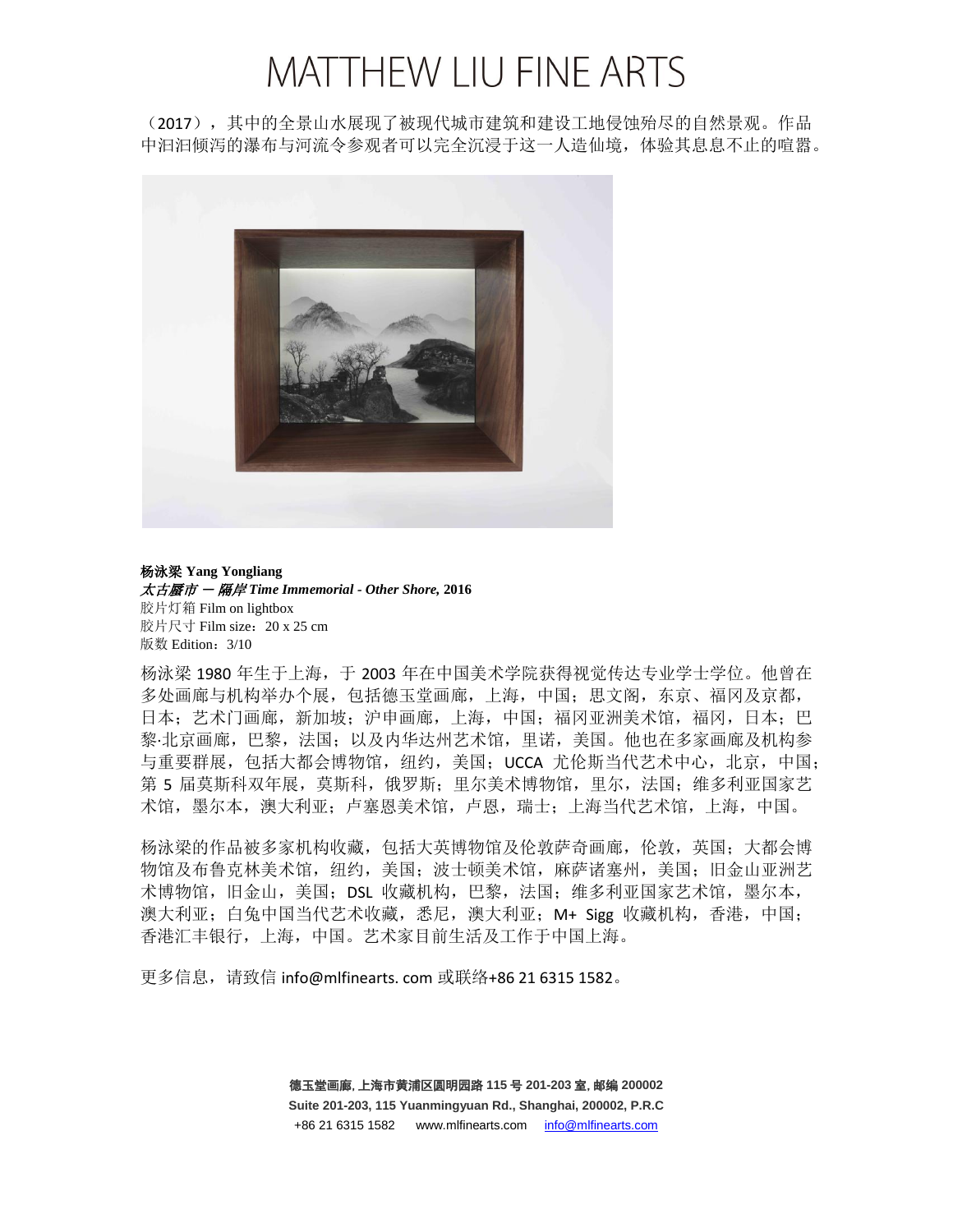#### **YANG YONGLIANG** *Time Immemorial*

**Matthew Liu Fine Arts Date: March 4 – May 28, 2017 Address:** Suite 201-203, 115 Yuanmingyuan Rd. (close to East Beijing Road)

#### **Opening Reception: March 4, 2017, 4-7 PM**

Matthew Liu Fine Arts is pleased to present *Time Immemorial*, the first solo exhibition at the gallery by Shanghai based artist Yang Yongliang. Featuring a selection of recent works in various media, the exhibition will open on Saturday, March 4th with a reception from 4-7 PM and will be on view through Sunday, May 28th, 2017.



杨泳梁 **Yang Yongliang** 苍穹之下 - 叠嶂 *Beneath the Sky - Layered Peaks***, 2017** 银纸水墨 Ink on silver paper 64 x 59 cm

Trained in traditional calligraphy and ink and brush painting since a young age and formally studied computer imaging at China Academy of Art, Yang Yongliang has been creating stunning imageries that demonstrate both traditional literati aesthetics and contemporary methods and techniques. Since his early series *Phantom Landscape* (2006-2007), Yang has developed his signature visual language of digital painting, which allows him to juxtapose a variety of compositional elements and imageries that allude to the ideal of the ancient sages and issues at present. Often presented in the manner and style of traditional ink painting, his landscapes explore both collective history and personal memory. At first sight his works evoke nature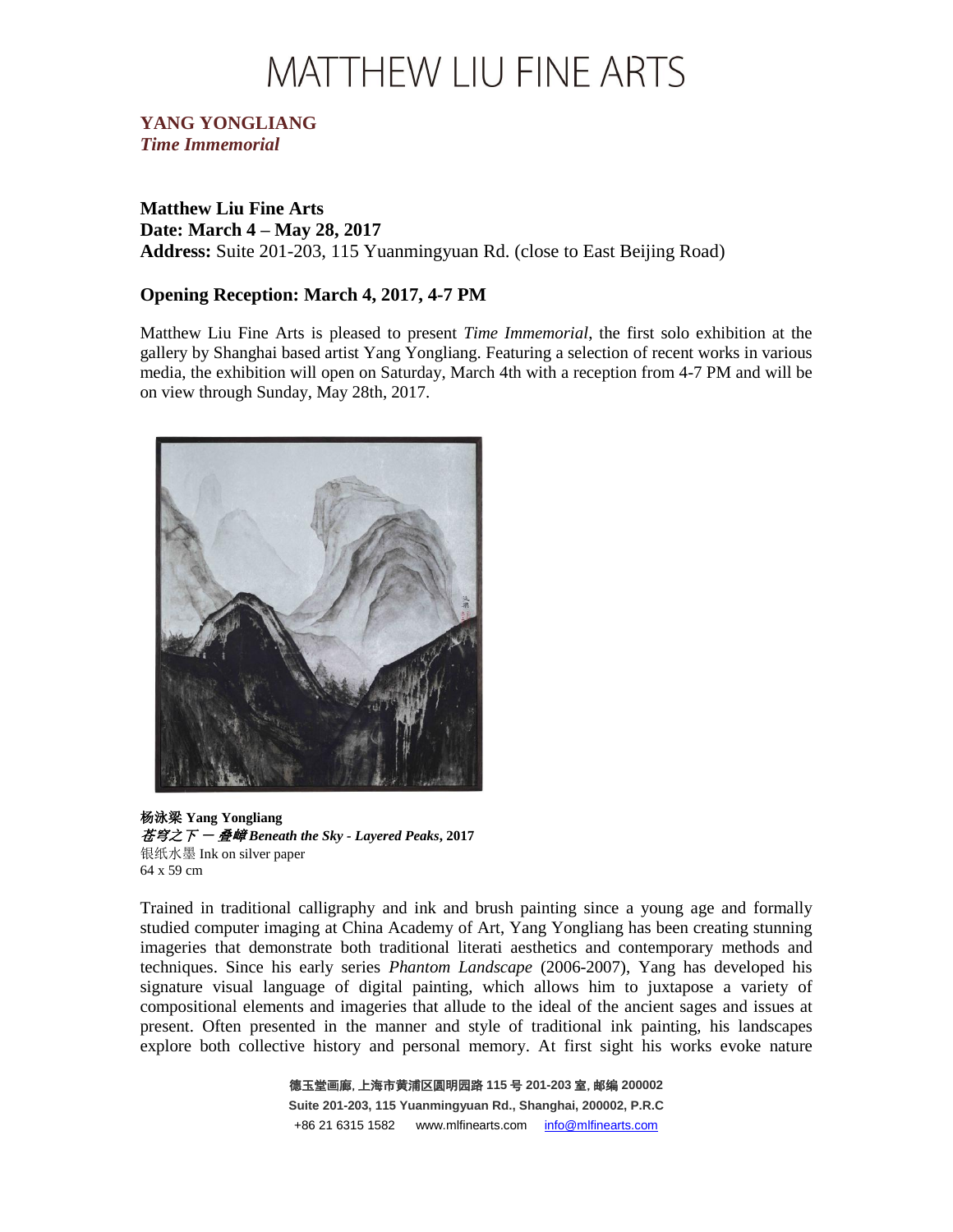imagined and delineated by the literati in pre modern China, yet with closer look, the viewers are startled to realize that the artist deftly replaced the towering peaks and misty valleys with thick layers of identical high-rise buildings, luxuriant trees and plants with construction cranes and electricity towers, and seals and calligraphic inscriptions with map symbols, industrial printed characters and financial charts. By doing this, he addresses the issues of the rapid urbanization that has been taking place in China since the early 1990s, collective cultural identity in the age of total Modernization, and the seemingly unavoidable assimilation in the process of globalization.



杨泳梁 **Yang Yongliang** 隐逸的风景 - 雪山之一 *Vanishing Landscape - Snowy Mountains #1***, 2017** 布面丙烯 Acrylic on canvas 200 x 200 cm

The title of this exhibition comes from Yang Yongliang's newest series *Time Immemorial* (2016), in which he continues his quest in search of a spiritual home in the nation's insatiable march through material advancement and architectural obsolescence. Presenting the exuberant urban scape as well as ruins at sites of destruction and construction that inundate mountains and river, this series marks the ten year anniversary of his critically-acclaimed digital landscape. The ruins in Yang Yongliang's works are not private or personal, rather, they signify a nationwide effort to become part of a global narrative that champions homogeneity and efficiency. Yet through integrating them into the poetic landscape of the literati, Yang subtly suggests that there are hopes to reconcile nature and culture, past and present, personal and collective, artistic and functional, and eternity and transience. Yang Yongliang not only treats photography as an object of appreciation, but also explores the materiality of the medium. In addition to giclee print, works in this series can also be mounted and presented in the form of light box-an exquisite wooden structure with modulated backlighting that sheds on the photographic imageries, inviting the viewers to virtually visit the landscape as they gaze on the paths and small boats.

Works in the exhibition also include *Beneath the Sky* (2016), a collection of new ink paintings on silver paper. The fine and matte quality of the silver paper accentuates various shades of ink,